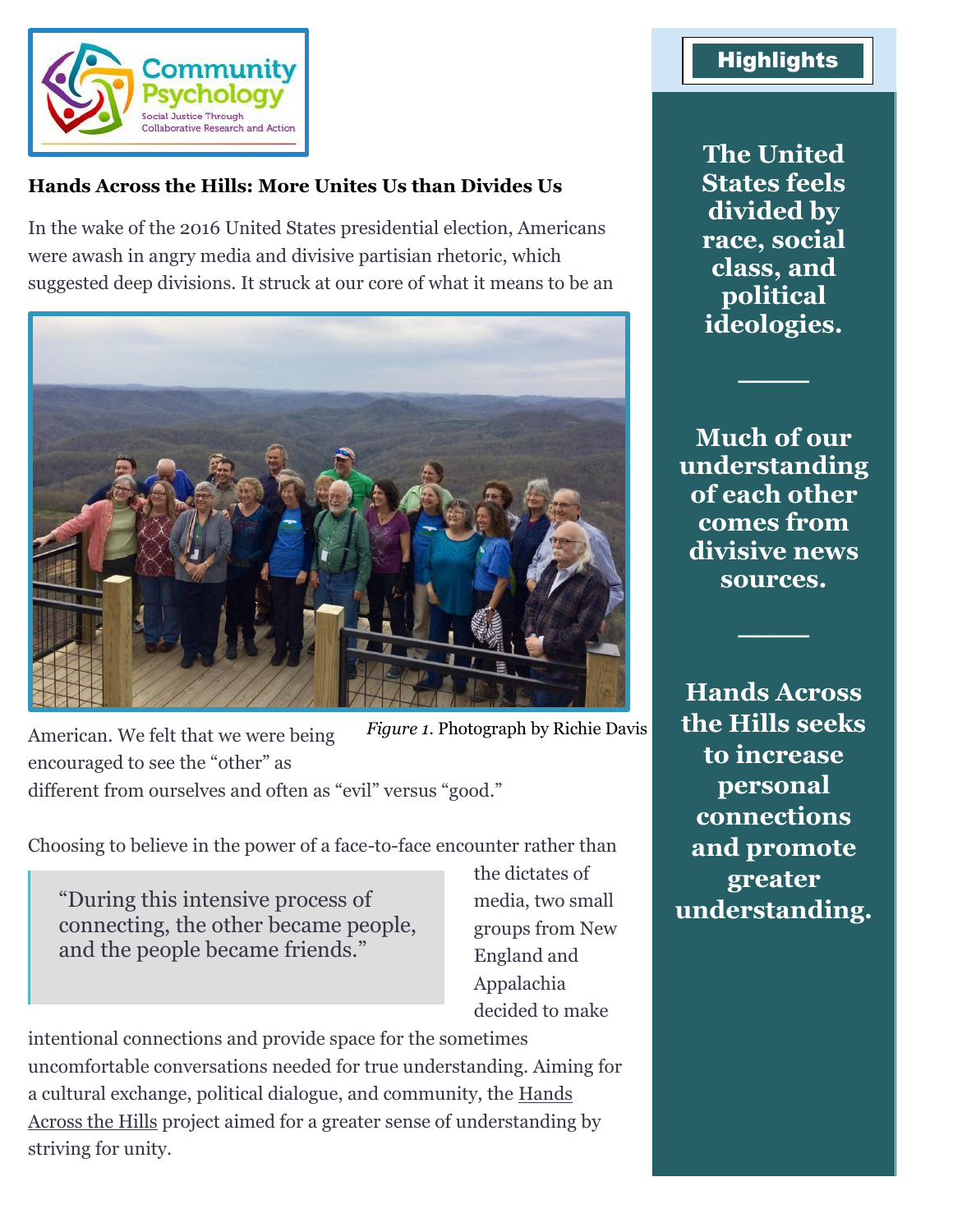Letcher County is beautiful, hilly land situated in eastern Kentucky. As is much of Kentucky, Letcher County is socially and politically conservative. Leverett is a glacier town in western Massachusetts and is part of the Five College Pioneer Valley. Leverett is considered politically liberal; one participant describing the town as a "liberal bubble." It is in this backdrop that folks from Leverett, Massachusetts, and Letcher County, Kentucky, gathered for a dialogue and cultural exchange first in Massachusetts (October 2017), and then in Kentucky (April 2018). The exchange grew out of the Leverett group's desire to reach across the divide to a community that voted for President Trump in the 2016 U.S. presidential election to try to better understand different viewpoints.

The dialogue began with discussions of family backgrounds and history. By visiting, participants were able to see each other's communities, government officials, houses of worship, and topography. The Leverett community came to understand the centralness and meaning of coal to the people of Letcher

County. We also dialogued about gun control and gun rights, leading to a few conversations participants characterized as "knock down, drag out." The Kentucky contingent began to understand the immigrant (and Holocaust) background of the Leverett families, a new perspective for some of the participants who had traveled very little outside of their immediate area. Conversation, particularly poignant around the election of Donald Trump as president, was expectedly heated. The slow process of identifying one's own values, sharing those in ways that others can understand, and reflecting on those closely held assumptions was sensitively documented by David Rabinovitz in his two part series. You can watch the [trailer,](https://vimeo.com/280620110) [Part 1,](https://www.youtube.com/watch?v=pOFXM7eUeUo) and [Part 2](https://vimeo.com/299280925) on Vimeo.

#### **Process**

Leverett, Massachusetts, is a town of 1,700. After the election, the Leverett Peace Commission, a long-standing community group, hosted a gathering for those with concerns. Forty people came to the library and the Leverett Alliance was born, focusing on protecting immigrants and creating sanctuary, building community, bridging political divides, and working for climate action. The work group on bridging divides looked for an exchange with a Trump-voting community and found one through the internet. Tom Wolff) served with community building experience, as did Paula Green, an internationally recognized dialogue expert.

# HOW DID A COMMUNITY **PSYCHOLOGY** PERSPECTIVE INFORM YOUR UNDERSTANDING OF THE ISSUES, RESULTS, AND IMPLICATIONS?

Addressing a political and social divide falls into community psychology's core mission of "enhancing well-being and promoting social justice for all people by fostering collaboration where there is division and empowerment where there is oppression." It builds on much of the work done by community psychologists and others on coalition building, community development, and conflict resolution/dialogue.

This describes our community's work to bridge the divide by promoting dialogue and community cultural exchange between a progressive town in Massachusetts and a conservative community in Letcher County, Kentucky.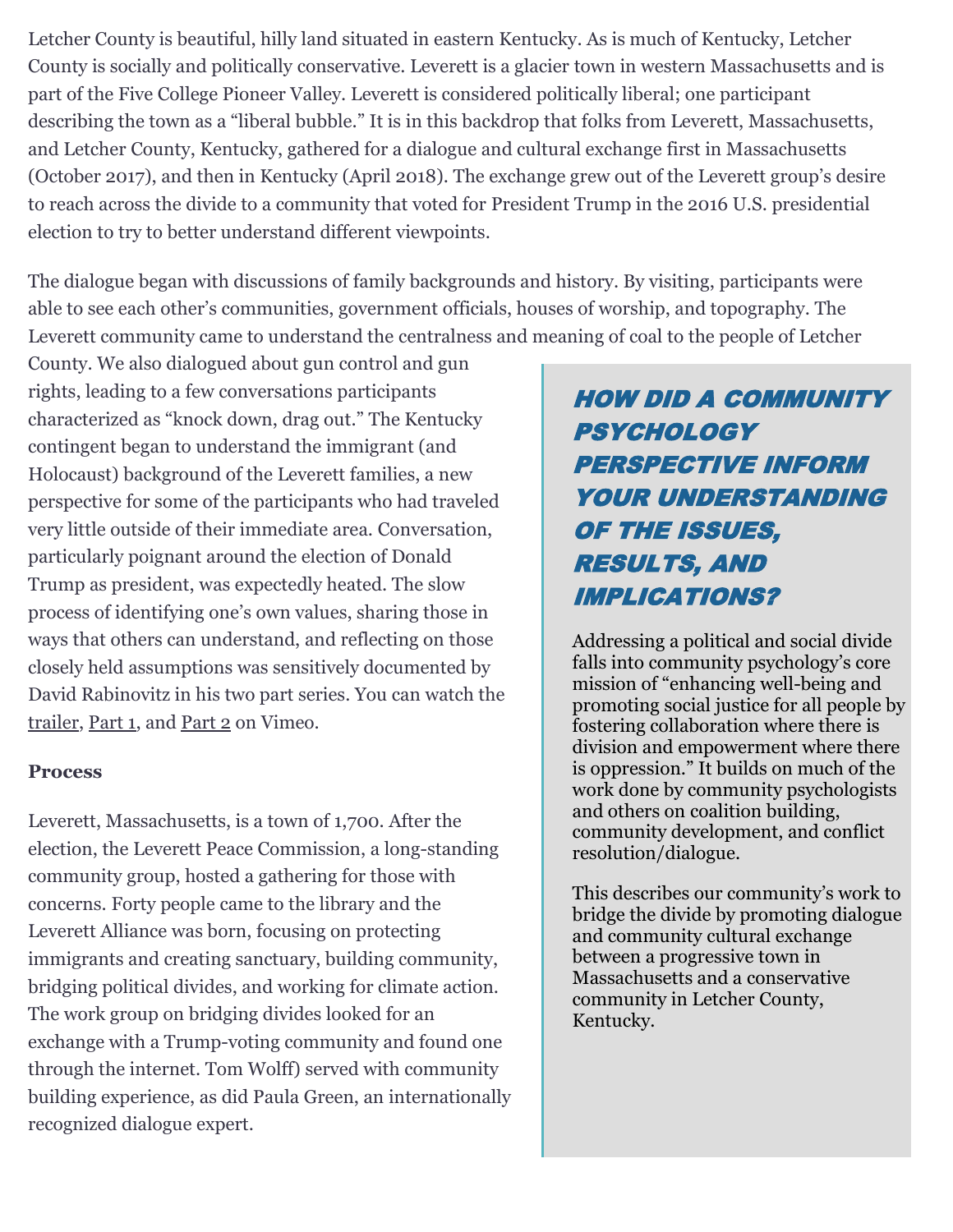In Letcher County, we linked to a group affiliated with Appalshop, a 50-year old film workshop and cultural exchange center. A new community organizer, Ben Fink, originally from the North, provided the impetus for the cultural exchange. Ben was joined by very smart and strong women and men in Kentucky who were willing to take a chance on a cultural exchange, despite a long history of being ridiculed and mocked by northern liberals.

On a fall weekend in Oct 2017 the two groups gathered in Leverett, Massachusetts, for three days of dialogue and cultural exchange, hoping to find more that unites us than divides us as communities and as a nation. The weekend involved three intense dialogue sessions in which we shared our family histories through art and dialogue. The exchange also included home stays with hosts, meeting town officials, a public reception at the elementary school that drew 300 others, dancing, singing, and touring.

In April 2018, the Leverett group traveled to Whitesburg, Kentucky. Highlights included home stays with our hosts, tours of coal mines, visits with the local churches, community centers, a Shriner's breakfast, and three more intense dialogue sessions.

#### **Results**

What happened is best understood by looking at the various levels of effect:

### *At the personal level***:**

We developed greater and deeper understanding, appreciation, respect, and even love for each other. This came through the dialogues and living with each other in our homes and singing and dancing together.

### *At the community level:*

*Within Leverett*: We built a strong sense of community with other Leverett Hands Across the Hills families. This led to the first ever Popup Pub in town and neighborhood gatherings, and now citizens are exploring Village Neighbors (Aging in Place).

*Within Letcher County*: Participants report a greater tolerance for the differences within their community, a greater commitment to their community, and an appreciation for their northeast Leverett partners.

*In the broader local communities*: The 300 neighbors who came to the school presentation and the hundreds that attend our follow up forums left with hope that the nation's divides can be healed and overcome.

On the last night in Letcher County, the two communities decided to continue work on a wide variety of topics. We are exploring projects, addressing deserted economies, and supporting each other's work (permaculture, nonprofits).

People often ask us in Massachusetts, "Well, did you convince any of them to change their vote for Trump?" And the answer is, as far as we know, no—and that was not our goal. What we did do both in Letcher County, Kentucky, and Leverett, Massachusetts, is to deeply increase our mutual understanding, appreciation, respect, sense of community, and most importantly, even hope and love.